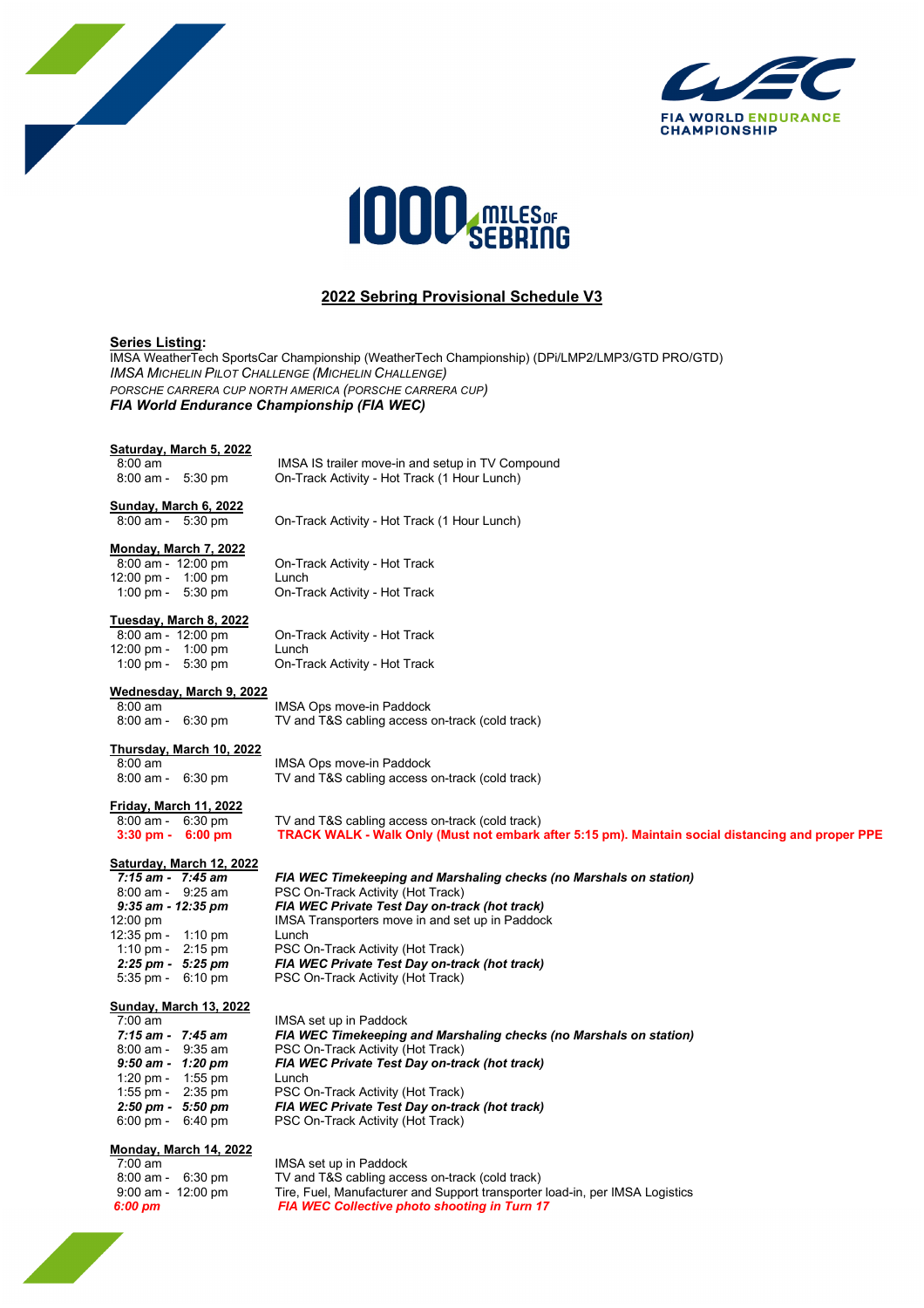

# 

### **Tuesday, March 15, 2022**

| 7:00 am                             |                                  | IMSA set up in Paddock                                                                                                                                                                                          |
|-------------------------------------|----------------------------------|-----------------------------------------------------------------------------------------------------------------------------------------------------------------------------------------------------------------|
| $7:30$ am -                         | 8:00 am                          | Tire, Fuel, Manufacturer and Support transporter load-in, per IMSA Logistics                                                                                                                                    |
| $8:00$ am -                         | $6:30 \text{ pm}$                | TV and T&S cabling access on-track (cold track)                                                                                                                                                                 |
| 8:00 am                             |                                  | MICHELIN CHALLENGE COMPETITOR TRANSPORTER LOAD-IN (per IMSA Logistics). TEAMS MUST NOT OPEN/UNLOAD<br>TRANSPORTERS UNTIL NOTIFIED BY IMSA OFFICIALS. AFTER SUCH NOTIFICATION, PIT EQUIPMENT MAY BE MOVED TO PIT |
|                                     |                                  | LANE BUT MUST REMAIN 36" FROM PIT WALL UNTIL NOTIFIED BY IMSA OFFICIALS THAT PIT EQUIPMENT SETUP MAY COMMENCE                                                                                                   |
| 09:30 am - 4:00 pm                  |                                  | FIA WEC Team signing on                                                                                                                                                                                         |
| 10:00 pm - 8:30 pm                  |                                  | <b>FIA WEC Scrutineering</b>                                                                                                                                                                                    |
| 12:30 pm -                          | $3:00 \text{ pm}$                | <b>MICHELIN CHALLENGE PRE-EVENT SAFETY INSPECTION AT PADDOCK LOCATION</b>                                                                                                                                       |
| 1:00 $pm$                           |                                  | PORSCHE CARRERA CUP COMPETITOR TRANSPORTER LOAD-IN / MUST NOT OPEN UNTIL 2:00 PM, OR                                                                                                                            |
|                                     |                                  | UNTIL AFTER ALL TRANSPORTERS ARE PARKED IF LOAD-IN RUNS LONGER THAN 2:00 PM                                                                                                                                     |
| $3:00 \text{ pm}$                   |                                  | MICHELIN CHALLENGE TEAM MANAGER BRIEFING - ARIENS DEMONSTRATION CENTER AT TRACK ENTRANCE                                                                                                                        |
| $4:00 \text{ pm}$                   |                                  | <b>FIA WEC Race Director inspection</b>                                                                                                                                                                         |
| $4:15$ pm -                         | $6:15 \text{ pm}$                | TRACK WALK - Walk Only (Must not embark after 5:30 pm). Maintain social distancing and proper PPE                                                                                                               |
| $5:30$ pm                           |                                  | WeatherTech Championship - Transporter Parade                                                                                                                                                                   |
| 5:30 pm                             |                                  | WeatherTech Championship - Transporter Load-In after Parade (per IMSA Logistics). Openings                                                                                                                      |
|                                     |                                  | per Wed. Mar. 16<br>IMSA / WEC / SIR Organizational Meeting - Ariens Demonstration Center at Track Entrance                                                                                                     |
| $6:00 \text{ pm}$                   |                                  |                                                                                                                                                                                                                 |
|                                     | <u>Wednesday, March 16, 2022</u> |                                                                                                                                                                                                                 |
| $6:30$ am -                         | $8:00 \text{ am}$                | IMSA T&S Transponder Checks / TV cabling / Track Inspection / Signage                                                                                                                                           |
| 7:00 am                             |                                  | WeatherTech Championship - Parade Participant ONLY Open Transporters - Pit lane equipment                                                                                                                       |
|                                     |                                  | set up may commence                                                                                                                                                                                             |
| $8:00$ am - 1:00 pm                 |                                  | Tire, Fuel, Manufacturer and Support transporter load-in, per IMSA Logistics                                                                                                                                    |
| $8:00$ am - $8:30$ am               |                                  | FIA WEC Timekeeping and Marshaling checks (no Marshals on station)                                                                                                                                              |
| 8:00 am - 10:00 am                  |                                  | <b>FIA WEC Scrutineering</b>                                                                                                                                                                                    |
| $8:30$ am - $8:45$ am               |                                  | FIA WEC Track Medical Inspection (All Marshals & Safety on Station)                                                                                                                                             |
| $8:30$ am - $8:45$ am               |                                  | FIA WEC Track Race Director Inspection (All Marshals & Safety on Station)                                                                                                                                       |
|                                     |                                  |                                                                                                                                                                                                                 |
| 8:50 am - CCL                       | Wednesday, March 16, 2022, CONT. |                                                                                                                                                                                                                 |
| $8:55$ am -                         | $9:35$ am                        | <b>IMSA Course Clearance Lap</b><br>PRACTICE #1 - PORSCHE CARRERA CUP                                                                                                                                           |
| 09:30 am                            |                                  | FIA WEC Drivers Briefing (Ariens Demonstration Center or by video)                                                                                                                                              |
| 09:45 am                            |                                  | <b>FIA WEC Team Managers (Ariens Demonstration Center)</b>                                                                                                                                                      |
| $9:45$ am -                         | CCL                              | IMSA Course Clearance Lap                                                                                                                                                                                       |
| 9:50 am - 10:50 am                  |                                  | <b>PRACTICE #1 - MICHELIN CHALLENGE</b>                                                                                                                                                                         |
| 10:00 am                            |                                  | WeatherTech Championship - NON Parade Open Transporters - Pit lane equipment set up may commence                                                                                                                |
| 10:00 am -                          | 1:00 pm                          | REFUELING RIG INSPECTION - MICHELIN CHALLENGE - UNDER TAILGATE                                                                                                                                                  |
| 11:00 am                            |                                  | WeatherTech Championship - Pit lane equipment set up may commence                                                                                                                                               |
| 11:05 am - 12:05 pm                 |                                  | Free Practice #1 - FIA WEC                                                                                                                                                                                      |
| 12:15 pm - CCL                      |                                  | IMSA Course Clearance Lap                                                                                                                                                                                       |
| 12:20 pm - 12:50 pm                 |                                  | PRACTICE #2 - PORSCHE CARRERA CUP                                                                                                                                                                               |
| 1:00 pm - CCL                       |                                  | IMSA Course Clearance Lap                                                                                                                                                                                       |
| $1:05 \text{ pm} - 2:05 \text{ pm}$ |                                  | <b>PRACTICE #2 - MICHELIN CHALLENGE</b>                                                                                                                                                                         |
| 12:30 pm - 3:30 pm                  |                                  | WeatherTech Championship Safety Checks<br>WeatherTech Championship Team Manager Briefing - Ariens Demonstration Center at track entrance                                                                        |
| $1:30$ pm<br>$2:05$ pm -            | $3:05$ pm                        | Lunch / T&S and TV cabling access on-track                                                                                                                                                                      |
| $2:50 \text{ pm}$                   |                                  | FALSE GRID CLOSED - PORSCHE CARRERA CUP                                                                                                                                                                         |
| $3:00 \text{ pm} - \text{CCL}$      |                                  | IMSA Course Clearance Lap                                                                                                                                                                                       |
| $3:05 \text{ pm} - 3:35 \text{ pm}$ |                                  | <i><b>QUALIFYING - PORSCHE CARRERA CUP</b></i>                                                                                                                                                                  |
| $3:45$ pm -                         | CCL                              | IMSA Course Clearance Lap                                                                                                                                                                                       |
| $3:50 \text{ pm} -$                 | 4:05 pm                          | <b>QUALIFYING - MICHELIN CHALLENGE TCR</b>                                                                                                                                                                      |
| $4:10 \text{ pm} - 4:25 \text{ pm}$ |                                  | <b>QUALIFYING - MICHELIN CHALLENGE GS</b>                                                                                                                                                                       |
| 4:35 pm - 5:35 pm                   |                                  | Free Practice #2 - FIA WEC                                                                                                                                                                                      |
| 5:45 pm - 7:00 pm                   |                                  | TRACK WALK - Walk Only (Must not embark after 6:00 pm). Maintain social distancing and proper PPE                                                                                                               |
|                                     |                                  |                                                                                                                                                                                                                 |
|                                     | <u>Thursday, March 17, 2022</u>  |                                                                                                                                                                                                                 |
| 6:00 am - 8:15 am                   |                                  | IMSA T&S Transponder Checks / TV cabling / Track Inspection / Signage / FIA WEC Timekeeping &<br><b>Marshaling Checks</b>                                                                                       |
| $8:20$ am - $8:50$ am               |                                  | FIA WEC Timekeeping and Marshaling checks (no Marshals on station)                                                                                                                                              |
| 8:45 am                             |                                  | FALSE GRID CLOSED - PORSCHE CARRERA CUP                                                                                                                                                                         |
| $8:50$ am - $9:05$ am               |                                  | FIA WEC Track Medical Inspection (All Marshals & Safety on Station)                                                                                                                                             |
| $8:50$ am - $9:05$ am               |                                  | FIA WEC Track Race Director Inspection (All Marshals & Safety on Station)                                                                                                                                       |
| $9:10$ am - $9:15$ am               |                                  | PRE-RACE - PORSCHE CARRERA CUP                                                                                                                                                                                  |
| $9:15$ am - $9:55$ am               |                                  | RACE #1 - PORSCHE CARRERA CUP - 40 MINUTES                                                                                                                                                                      |
| 10:10 am - CCL                      |                                  | IMSA Course Clearance Lap                                                                                                                                                                                       |
| 10:15 am - 11:45 am                 |                                  | Practice #1 - WeatherTech Championship (All Classes)                                                                                                                                                            |
| 12:05 pm - 1:05 pm                  |                                  | Free Practice #3 - FIA WEC                                                                                                                                                                                      |
| 12:15 pm                            |                                  | MICHELIN CHALLENGE DRIVER AND TEAM MANAGER BRIEFING - ARIENS DEMONSTRATION CENTER AT TRACK ENTRANCE                                                                                                             |
| 12:55 pm                            |                                  | FALSE GRID CLOSED - PORSCHE CARRERA CUP                                                                                                                                                                         |
| 1:20 pm - 1:25 pm                   |                                  | PRE-RACE - PORSCHE CARRERA CUP                                                                                                                                                                                  |
| 1:25 pm - 2:05 pm                   |                                  | RACE #2 - PORSCHE CARRERA CUP - 40 MINUTES                                                                                                                                                                      |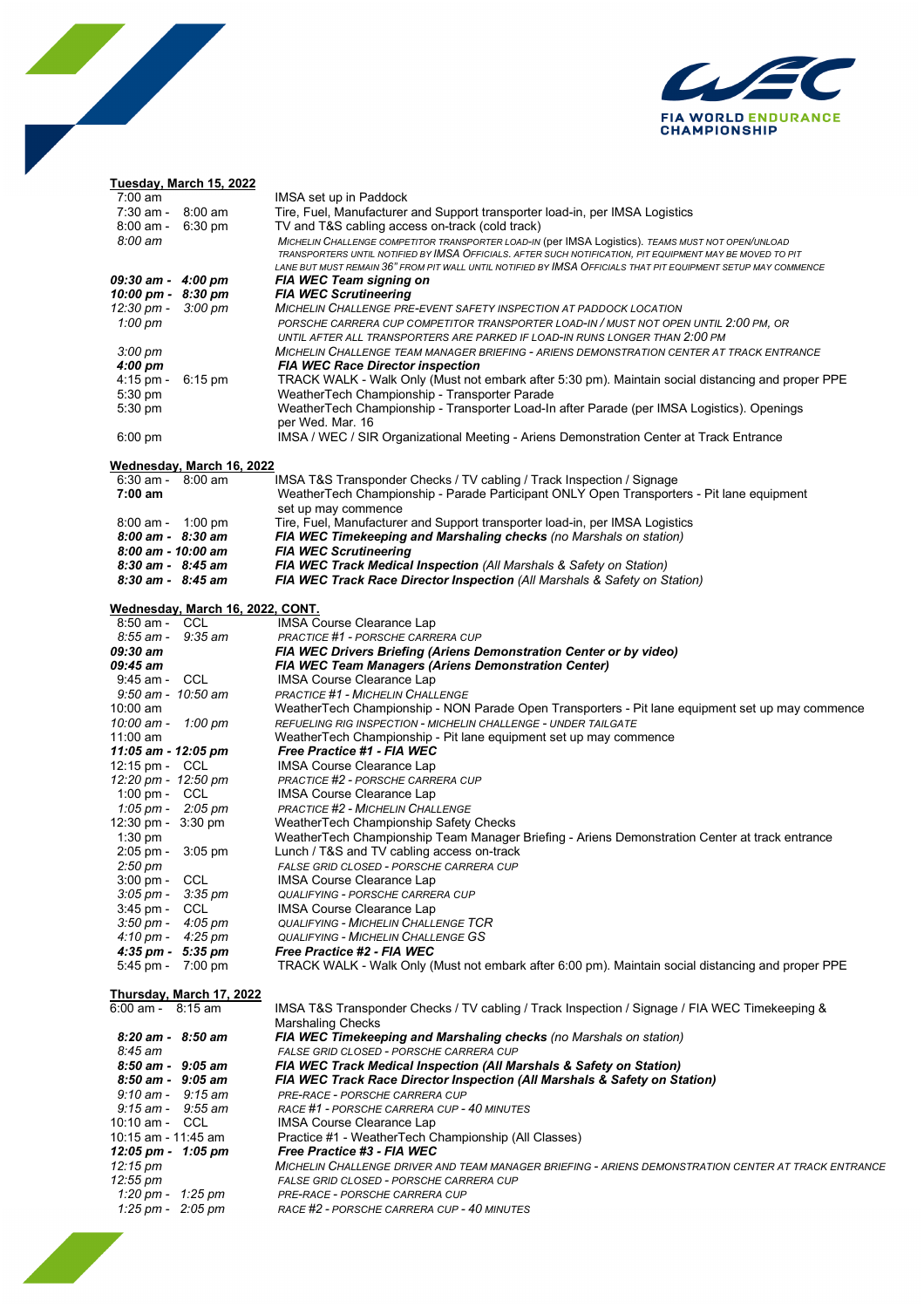



| 1:30 pm - $2:00$ pm                                | AUTOGRAPH SESSION PRESENTED BY GLOBAL MEDICAL RESPONSE - MICHELIN CHALLENGE - MICHELIN<br><b>VILLAGE ON THE MIDWAY</b> |
|----------------------------------------------------|------------------------------------------------------------------------------------------------------------------------|
| $2:20 \text{ pm} - \text{CCL}$                     | <b>IMSA Course Clearance Lap</b>                                                                                       |
| 2:25 pm - 3:55 pm                                  | Practice #2 - WeatherTech Championship (Restricted As Below)                                                           |
| $2:25$ pm - $3:40$ pm                              | Practice #2 - WeatherTech Championship (GTD/LMP2/LMP3)                                                                 |
| 2:40 pm - 3:55 pm                                  | Practice #2 - WeatherTech Championship (DPi/GTD PRO)                                                                   |
| $3:35$ pm - $4:05$ pm                              | FIA WEC Pre-Event Press Conference (Media Center)                                                                      |
| $3:35 \text{ pm}$                                  | MICHELIN CHALLENGE FUEL RIG INSPECTION (AT PIT BOX)                                                                    |
| 3:55 pm - 4:10 pm                                  | Track Cleaning                                                                                                         |
| 3:55 pm - 4:15 pm                                  | PRE-RACE LOAD GRID - FALSE GRID TO PIT LANE - MICHELIN CHALLENGE                                                       |
| $4:15 \text{ pm} - 4:25 \text{ pm}$                | <b>FORMATION LAPS - MICHELIN CHALLENGE</b>                                                                             |
| $4:25 \text{ pm} - 6:25 \text{ pm}$                | RACE - ALAN JAY AUTOMOTIVE NETWORK 120 FOR THE IMSA MICHELIN PILOT CHALLENGE - 2 HOURS                                 |
| $4:35$ pm - $5:35$ pm                              | <b>FIA WEC Scrutineering opened</b>                                                                                    |
| $6:30 \text{ pm} - 7:00 \text{ pm}$                | POST-RACE - MICHELIN CHALLENGE                                                                                         |
| $6:30 \text{ pm} - 6:55 \text{ pm}$                | <b>Track Cleaning</b>                                                                                                  |
| $6:35 \text{ pm} - 6:55 \text{ pm}$                | Corvette Car Corral Parade Laps - limit 100 cars (IMSA)                                                                |
| 7:00 pm - 7:10 pm                                  | Qualifying - FIA WEC (LMGTE PRO & LMGTE AM)                                                                            |
| 7:20 pm - 7:30 pm                                  | Qualifying - FIA WEC (HYPERCAR & LMP2)                                                                                 |
| 7:50 pm                                            | FIA WEC Qualifying Press Conference (Media Center)                                                                     |
| 7:40 pm - CCL                                      | <b>IMSA Course Clearance Lap</b>                                                                                       |
| 7:45 pm - 9:15 pm                                  | Practice #3 - WeatherTech Championship (All Classes)                                                                   |
| 8:35 pm - 8:45 pm                                  | FIA WEC Qualifying Mix-Interview Zone - LMGTE PRO & LMGTE AM                                                           |
| $8:45 \text{ pm} - 8:55 \text{ pm}$                | FIA WEC Qualifying Mix-Interview Zone - HYPERCAR & LMP2                                                                |
| $9:15$ pm - $9:30$ pm                              | Safety Car Night Session - WeatherTech Championship & WEC (SC drivers only)                                            |
| $9:15$ pm                                          | IMSA Participant Transporters may begin to leave Paddock                                                               |
| $9:30 \text{ pm}$                                  | FIA WEC Top 4 HYPERCAR & LMP2 & LMGTE Starting Drivers' Meeting (FIA WEC Meeting room)                                 |
| 12:00 am                                           | IMSA IMPC/PCCNA competitors must vacate Paddock by 12:00 midnight.                                                     |
|                                                    |                                                                                                                        |
| <u>Friday, March 18, 2022</u><br>6:30 am - 8:00 am | IMSA T&S Transponder Checks / TV cabling / Track Inspection / Signage                                                  |
| $8:00 \text{ am} - 8:30 \text{ am}$                | FIA WEC Timekeeping and Marshaling checks (no Marshals on station)                                                     |
| 8:30 am - 8:50 am                                  | SIR On-Track Photo - S/F                                                                                               |
| $8:35$ am - $8:50$ am                              | FIA WEC Track Medical Inspection (All Marshals & Safety on Station) via IMSA Pit Lane                                  |
| $8:35$ am - $8:50$ am                              | FIA WEC Track Race Director Inspection (All Marshals & Safety on Station) via IMSA Pit Lane                            |
| 8:50 am - CCL                                      | <b>IMSA Course Clearance Lap</b>                                                                                       |
| 8:55 am - 9:10 am                                  | Practice #4 - WeatherTech Championship (All Classes)                                                                   |
| $9:00$ am - $9:45$ am                              | <b>FIA WEC Scrutineering opened</b>                                                                                    |
| 9:15 am - CCL                                      | <b>IMSA Course Clearance Lap</b>                                                                                       |
| $9:20$ am - $9:35$ am                              | Qualifying - WeatherTech Championship (GTD - Silver/Bronze only/GTD PRO - Any Driver)                                  |
| $9:30$ am - 10:15 am                               | FIA WEC Cars presentation - on front of the Team marquees in the paddock                                               |
| 9:45 am - 10:00 am                                 | Qualifying - WeatherTech Championship (LMP3 - Silver <30/Bronze only)                                                  |
| 10:10 am - 10:25 am                                | Qualifying - WeatherTech Championship (LMP2 - Bronze only/DPi - Any Driver)                                            |
| 10:30 am - 10:55 am                                | <b>Track Cleaning</b>                                                                                                  |
| 10:30 am - 10:55 am                                | Cadillac Car Corral Parade Laps - limit 50 cars (IMSA)                                                                 |
| 10:30 am -  11:30 am                               | Worker Lunch Break (Pre-Race)                                                                                          |
| 10:45 am - 11:45 am                                | Autograph Session - WeatherTech Championship - at Team Transporters in the Paddock                                     |
| 10:55 am                                           | Pits Open - FIA WEC                                                                                                    |
| 11:05 am                                           | Pits Closed - FIA WEC                                                                                                  |
| 11:10 am                                           | Grid Walk Opening - FIA WEC                                                                                            |
| 11:40 am                                           | Grid Walk Gate Closing - FIA WEC                                                                                       |
| 11:50 am                                           | <b>Grid Walk End of Track Evacuation</b>                                                                               |
| 11:55 am                                           | Green Flag - FIA WEC                                                                                                   |
| 12:00 pm - 8:00 pm                                 | Race - FIA WEC - 1,000 Miles (or 8 Hours)                                                                              |
| 12:30 pm -<br>$7:00$ pm                            | IMSA Participant Transporters may depart Paddock                                                                       |
| 1:00 pm                                            | WeatherTech Championship Driver and Team Manager Briefing - Ariens Demonstration Center at track entrance              |
| 8:30 pm                                            | <b>FIA WEC Post-Race Press Conference (Media Center)</b>                                                               |

#### **Saturday, March 19, 2022**

| 6:00 am - 7:45 am     | IMSA T&S Transponder Checks / TV cabling / Track Inspection / Signage                                  |
|-----------------------|--------------------------------------------------------------------------------------------------------|
| 7:00 am - 9:00 am     | Fuel Rig Inspection - WeatherTech Championship                                                         |
| 7:55 am -<br>- CCL    | IMSA Course Clearance Lap                                                                              |
| 8:00 am - 8:20 am     | Warm Up - WeatherTech Championship (All Classes)                                                       |
| $8:25$ am - $8:40$ am | Lexus Car Corral Parade Laps (IMSA)                                                                    |
| 8:40 am - 9:00 am     | Porscheplatz Car Corral Parade Laps - limit 100 cars (IMSA)                                            |
| 9:05 am - 10:30 am    | WeatherTech Championship Pre-Race / IMSA Hot Lap Experience (by invitation only) / Promoter Rides      |
| 9:15 am - 10:10 am    | WeatherTech Championship - Open Grid / Fan Walk, Presented By Hagerty, Driver Introductions - Pit Lane |
| 10:30 am - 10:40 am   | WeatherTech Championship - Formation Laps                                                              |
| 10:40 am - 10:40 pm   | Race - 70 <sup>th</sup> Annual Mobil 1 Twelve Hours of Sebring Presented By Advance Auto Parts for the |
|                       | IMSA WeatherTech Championship - 12 Hours                                                               |